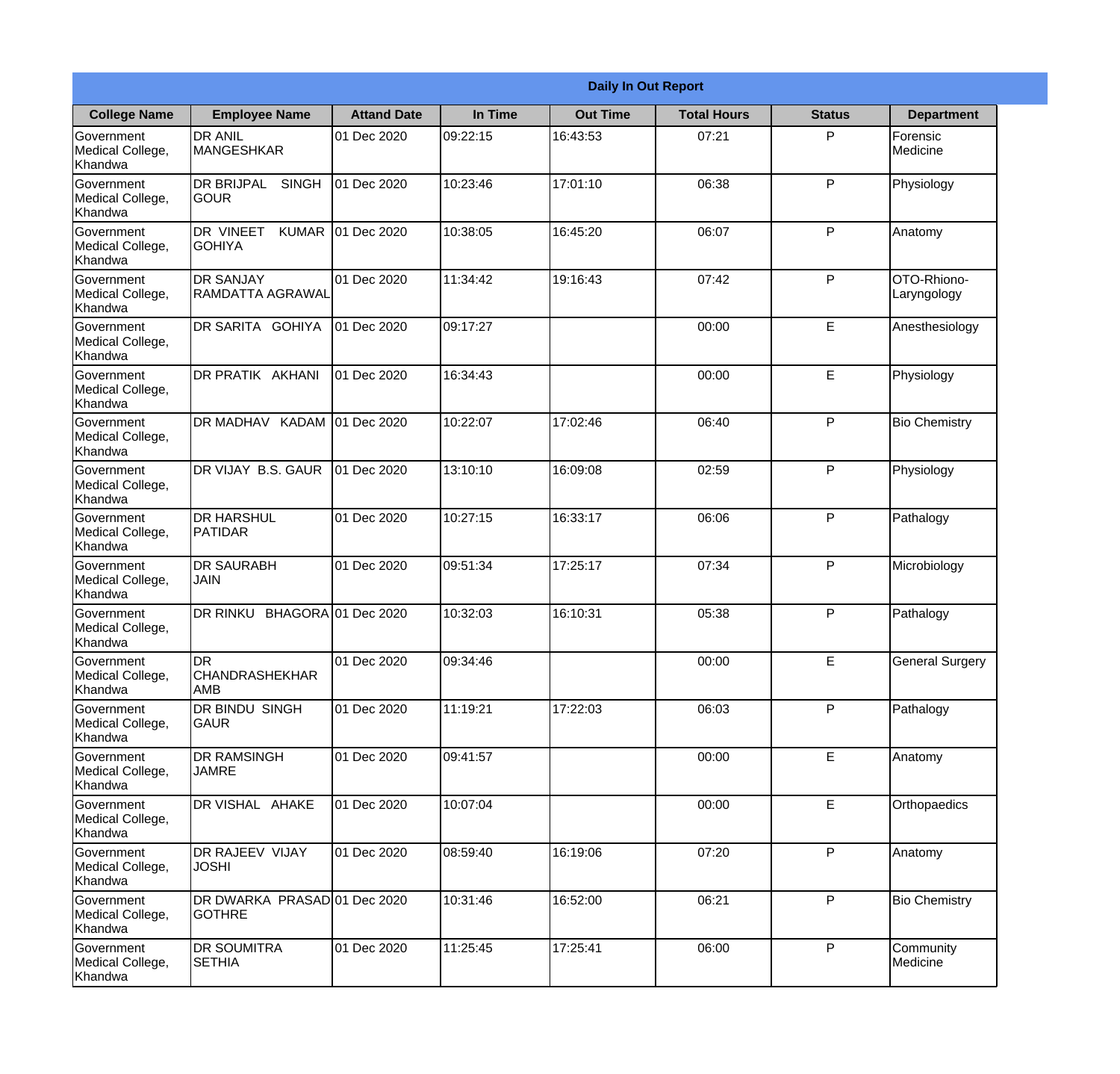| <b>Designation</b>                        | <b>Category</b>      |
|-------------------------------------------|----------------------|
| Assistant Professor                       | Para Clinical        |
| Demonstrator/Tutor   Non Clinical         |                      |
| Professor                                 | <b>Non Clinical</b>  |
| Professor                                 | Clinical             |
| Professor                                 | Clinical             |
| <b>Assistant Professor</b>                | Non Clinical         |
| <b>Assistant Professor</b>                | <b>INon Clinical</b> |
| Associate Professor Non Clinical          |                      |
| <b>Assistant Professor</b>                | Para Clinical        |
| Associate Professor   Para Clinical       |                      |
| <b>Assistant Professor</b>                | Para Clinical        |
| Assistant Professor   Clinical            |                      |
| Associate Professor   Para Clinical       |                      |
| Demonstrator/Tutor Non Clinical           |                      |
| <b>Assistant Professor</b>                | Clinical             |
| <b>Assistant Professor   Non Clinical</b> |                      |
| Demonstrator/Tutor   Non Clinical         |                      |
| Assistant Professor   Para Clinical       |                      |

## **Daily In Out Report**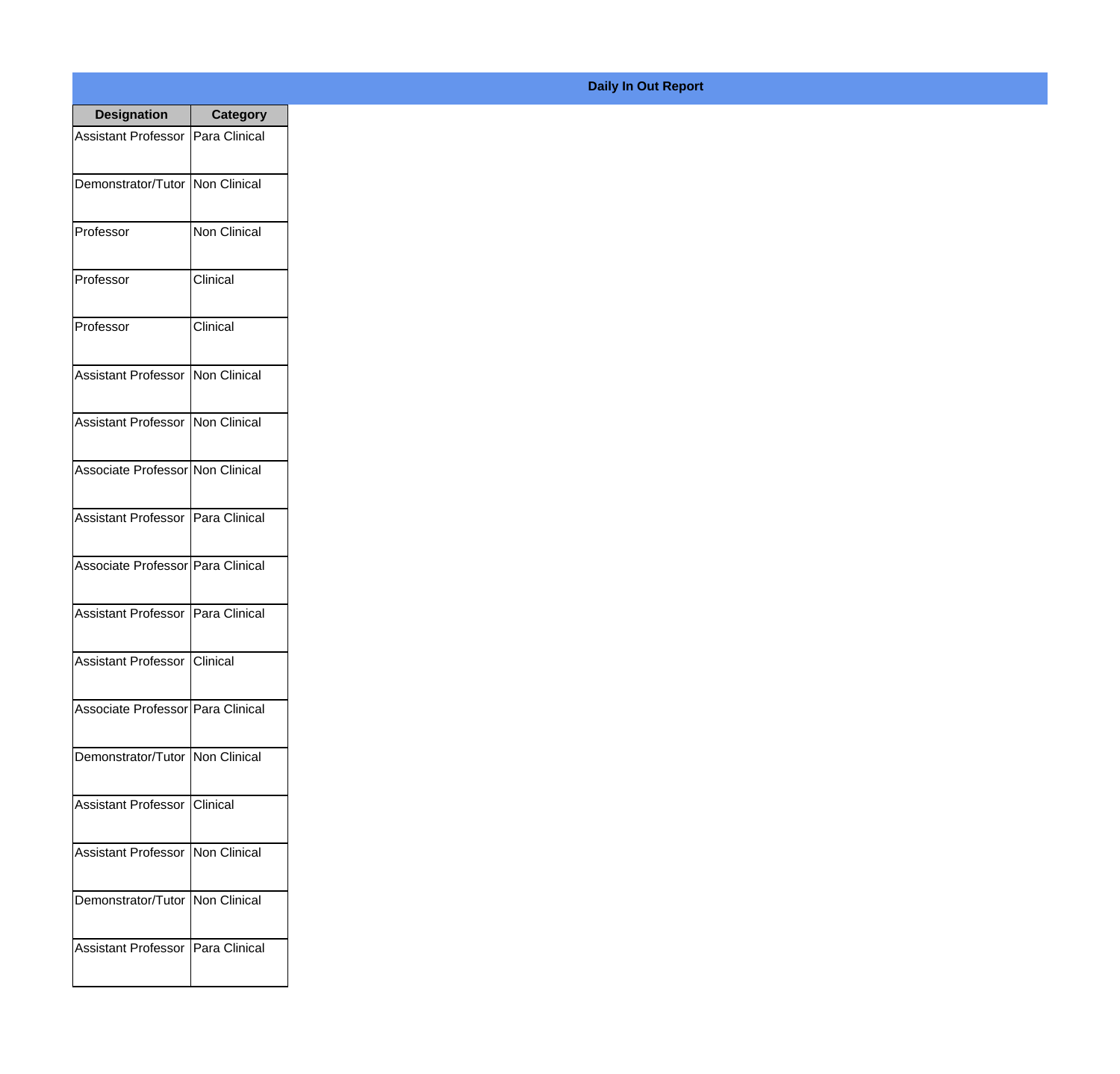|                                                  | <b>Daily In Out Report</b>                     |             |          |          |       |              |                       |  |  |
|--------------------------------------------------|------------------------------------------------|-------------|----------|----------|-------|--------------|-----------------------|--|--|
| Government<br>Medical College,<br>Khandwa        | <b>DR SOURYAKANT</b><br>VARANDANI              | 01 Dec 2020 | 10:54:11 | 17:07:53 | 06:13 | P            | Community<br>Medicine |  |  |
| Government<br>Medical College,<br>Khandwa        | <b>DR RASHMI YADAV</b>                         | 01 Dec 2020 | 09:35:24 | 16:58:33 | 07:23 | P            | Community<br>Medicine |  |  |
| <b>Government</b><br>Medical College,<br>Khandwa | DR LEENA PARIHAR                               | 01 Dec 2020 | 12:02:07 | 17:00:32 | 04:58 | P            | Community<br>Medicine |  |  |
| <b>Government</b><br>Medical College,<br>Khandwa | IMR PIYUSH KUMAR<br><b>MISHRA</b>              | 01 Dec 2020 | 10:52:44 | 17:34:06 | 06:42 | P            | Community<br>Medicine |  |  |
| Government<br>Medical College,<br>Khandwa        | DR SACHIN PARMAR 01 Dec 2020                   |             | 10:43:42 | 20:10:30 | 09:27 | P            | Community<br>Medicine |  |  |
| Government<br>Medical College,<br>Khandwa        | DR PRAMILA VERMA 01 Dec 2020                   |             | 11:47:30 |          | 00:00 | E            | Paediatrics           |  |  |
| Government<br>Medical College,<br>Khandwa        | <b>DR GARIMA</b><br>AGRAWAL VARSHNEY           | 01 Dec 2020 | 09:47:40 | 16:48:23 | 07:01 | P            | Paediatrics           |  |  |
| Government<br>Medical College,<br>Khandwa        | <b>DR SIDDHARTH</b><br><b>BANODE</b>           | 01 Dec 2020 | 09:24:46 | 16:45:29 | 07:21 | $\mathsf{P}$ | Pharmacology          |  |  |
| Government<br>Medical College,<br>Khandwa        | <b>DR CHANDNI</b><br>KAROLE                    | 01 Dec 2020 | 09:22:43 | 13:34:23 | 04:12 | P            | Ophthalmology         |  |  |
| <b>Government</b><br>Medical College,<br>Khandwa | <b>DR PRIYA KAPOOR</b><br>KAPOOR               | 01 Dec 2020 | 10:26:25 | 16:46:07 | 06:20 | $\mathsf{P}$ | Pathalogy             |  |  |
| <b>Government</b><br>Medical College,<br>Khandwa | <b>DR SAPNA</b><br><b>MAHESHRAM</b>            | 01 Dec 2020 | 10:40:47 | 17:13:42 | 06:33 | P            | Community<br>Medicine |  |  |
| Government<br>Medical College,<br>Khandwa        | DR RAJENDRA<br><b>SINGH MANDLOI</b>            | 01 Dec 2020 | 10:15:11 | 17:01:17 | 06:46 | $\mathsf{P}$ | <b>Bio Chemistry</b>  |  |  |
| Government<br>Medical College,<br>Khandwa        | DR SEEMA<br><b>SUDHAKARRAO</b><br><b>SUTAY</b> | 01 Dec 2020 | 11:20:34 |          | 00:00 | E            | Forensic<br>Medicine  |  |  |
| Government<br>Medical College,<br>Khandwa        | DR AJAY<br>NARWARIYA                           | 01 Dec 2020 | 10:13:56 | 18:47:18 | 08:34 | P            | Microbiology          |  |  |
| Government<br>Medical College,<br>Khandwa        | <b>DR RAKESH SINGH</b><br><b>HAZARI</b>        | 01 Dec 2020 | 15:50:59 |          | 00:00 | E            | Pathalogy             |  |  |
| Government<br>Medical College,<br>Khandwa        | DR NISHA<br>KAITHWAS                           | 01 Dec 2020 | 09:55:05 |          | 00:00 | E            | Psychiatry            |  |  |
| Government<br>Medical College,<br>Khandwa        | DR ANANT<br><b>TUKARAM PAWAR</b>               | 01 Dec 2020 | 11:18:17 | 19:16:24 | 07:58 | P            | Community<br>Medicine |  |  |
| Government<br>Medical College,<br>Khandwa        | DR RAJU                                        | 01 Dec 2020 | 09:46:14 | 16:31:40 | 06:45 | P            | Forensic<br>Medicine  |  |  |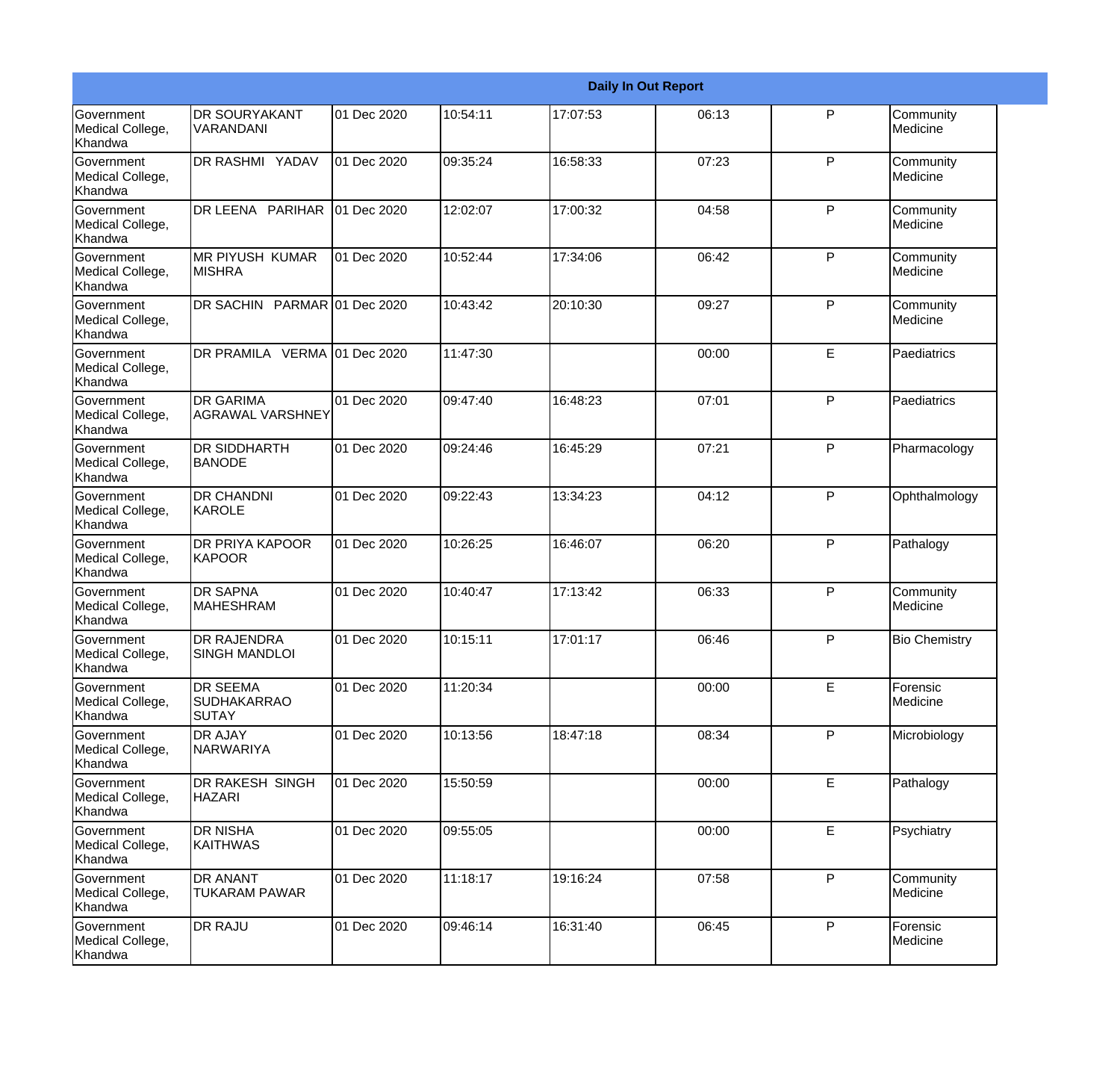| Demonstrator/Tutor Para Clinical    |               |
|-------------------------------------|---------------|
| Assistant Professor Para Clinical   |               |
|                                     |               |
| Assistant Professor Para Clinical   |               |
| Statistician                        | Para Clinical |
|                                     |               |
| Assistant Professor   Para Clinical |               |
| Professor                           | Clinical      |
| Associate Professor Clinical        |               |
|                                     |               |
| Associate Professor Para Clinical   |               |
| Assistant Professor Clinical        |               |
|                                     |               |
| Demonstrator/Tutor Para Clinical    |               |
| Associate Professor Para Clinical   |               |
| Demonstrator/Tutor Non Clinical     |               |
|                                     |               |
| Professor                           | Para Clinical |
| Demonstrator/Tutor Para Clinical    |               |
|                                     |               |
| Professor                           | Para Clinical |
| Assistant Professor Clinical        |               |
| Professor                           | Para Clinical |
|                                     |               |
| Demonstrator/Tutor Para Clinical    |               |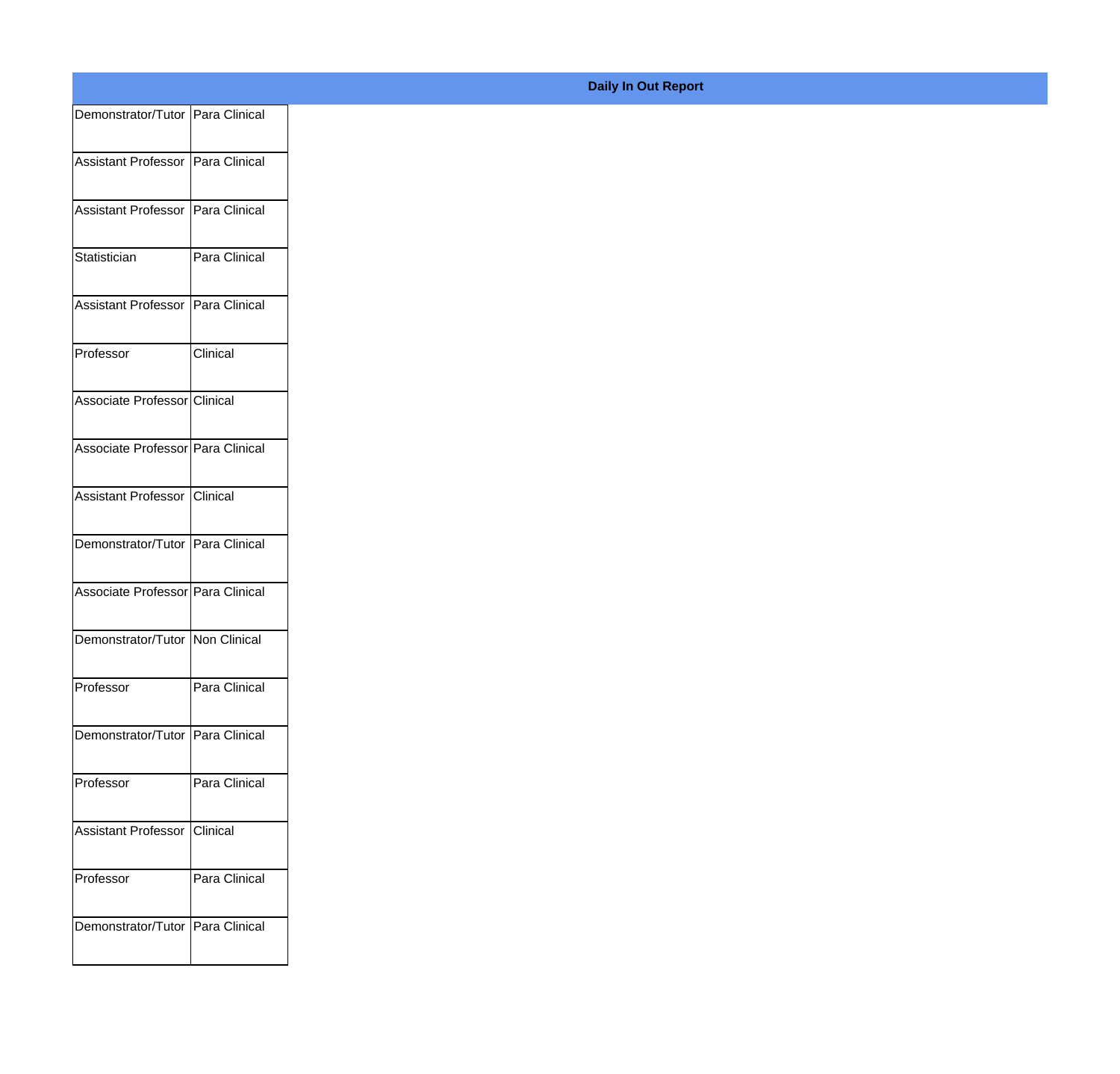|                                           |                                                |             |          |          | <b>Daily In Out Report</b> |              |                             |
|-------------------------------------------|------------------------------------------------|-------------|----------|----------|----------------------------|--------------|-----------------------------|
| Government<br>Medical College,<br>Khandwa | <b>DR MAHENDRA</b><br><b>PANWAR</b>            | 01 Dec 2020 | 09:40:18 |          | 00:00                      | E            | Orthopaedics                |
| Government<br>Medical College,<br>Khandwa | <b>DR SITARAM</b><br>ISOLANKI                  | 01 Dec 2020 | 09:02:09 | 18:00:42 | 08:58                      | $\mathsf{P}$ | Forensic<br>Medicine        |
| Government<br>Medical College,<br>Khandwa | <b>DR RANJEET</b><br><b>BADOLE</b>             | 01 Dec 2020 | 11:38:54 | 11:40:46 | 00:02                      | P            | <b>General Medicine</b>     |
| Government<br>Medical College,<br>Khandwa | <b>DR RANJEET</b><br><b>BADOLE</b>             | 01 Dec 2020 | 15:50:18 |          | 00:02                      | $\mathsf{P}$ | <b>General Medicine</b>     |
| Government<br>Medical College,<br>Khandwa | <b>DR ASHOK</b><br><b>BHAUSAHEB NAJAN</b>      | 01 Dec 2020 | 10:14:10 | 16:44:48 | 06:30                      | P            | Forensic<br>Medicine        |
| Government<br>Medical College,<br>Khandwa | <b>DR NITESHKUMAR</b><br>KISHORILAL<br>RATHORE | 01 Dec 2020 | 09:57:00 | 17:08:36 | 07:11                      | $\mathsf{P}$ | Pharmacology                |
| Government<br>Medical College,<br>Khandwa | <b>DR PRIYESH</b><br>MARSKOLE                  | 01 Dec 2020 | 11:06:41 | 17:01:24 | 05:55                      | $\mathsf{P}$ | Community<br>Medicine       |
| Government<br>Medical College,<br>Khandwa | <b>DR SANGEETA</b><br><b>CHINCHOLE</b>         | 01 Dec 2020 | 11:20:58 |          | 00:00                      | E            | Physiology                  |
| Government<br>Medical College,<br>Khandwa | DR NEERAJ KUMAR                                | 01 Dec 2020 | 09:29:08 | 16:37:06 | 07:08                      | $\mathsf{P}$ | Dentisry                    |
| Government<br>Medical College,<br>Khandwa | DR VIJAY NAYAK                                 | 01 Dec 2020 | 12:05:02 |          | 00:00                      | E            | Anatomy                     |
| Government<br>Medical College,<br>Khandwa | DR SUNIL BAJOLIYA                              | 01 Dec 2020 | 09:04:08 | 20:10:22 | 11:06                      | P            | OTO-Rhiono-<br>Laryngology  |
| Government<br>Medical College,<br>Khandwa | <b>DR NISHA MANDLOI</b><br>PANWAR              | 01 Dec 2020 | 09:36:33 | 15:54:04 | 06:18                      | P            | Obstetrics &<br>Gynaecology |
| Government<br>Medical College,<br>Khandwa | DR NANDINI DIXIT                               | 01 Dec 2020 | 12:50:20 |          | 00:00                      | E            | Paediatrics                 |
| Government<br>Medical College,<br>Khandwa | <b>DR SATISH</b><br><b>CHANDEL</b>             | 01 Dec 2020 | 17:36:31 |          | 00:00                      | E            | Pharmacology                |
| Government<br>Medical College,<br>Khandwa | <b>DR JITENDRA</b><br>AHIRWAR                  | 01 Dec 2020 | 11:07:19 | 19:02:48 | 07:55                      | P            | Pathalogy                   |
| Government<br>Medical College,<br>Khandwa | <b>DR MUKTESHWARI</b><br><b>GUPTA</b>          | 01 Dec 2020 | 11:26:18 | 17:43:37 | 06:17                      | P            | Pharmacology                |
| Government<br>Medical College,<br>Khandwa | DR PURTI AGARWAL<br><b>SAINI</b>               | 01 Dec 2020 | 10:57:55 | 16:52:14 | 05:55                      | P            | Pathalogy                   |
| Government<br>Medical College,<br>Khandwa | DR YASHPAL RAY                                 | 01 Dec 2020 | 09:55:18 |          | 00:00                      | E            | Anatomy                     |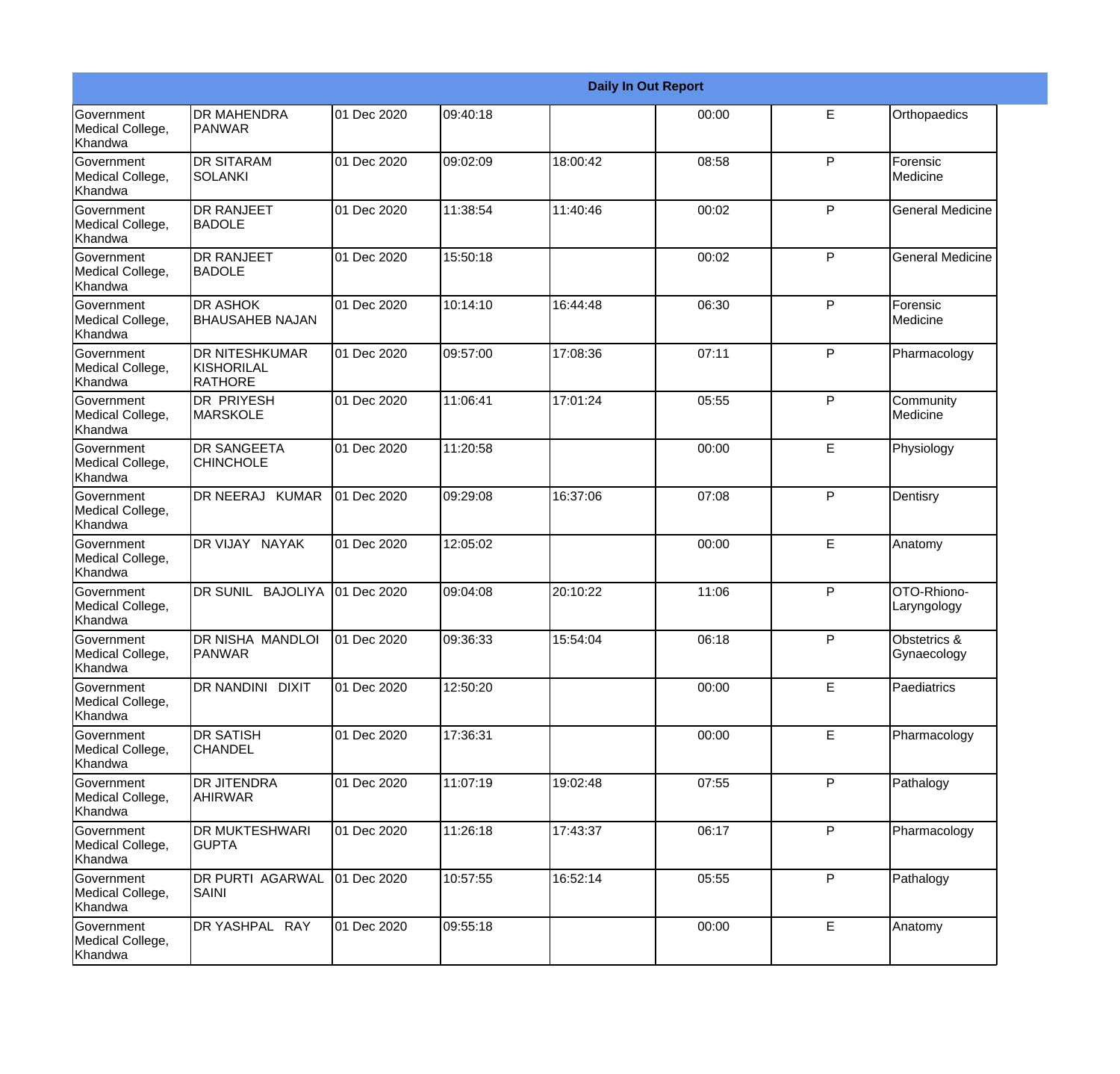| Assistant Professor Clinical        |  |
|-------------------------------------|--|
| Demonstrator/Tutor Para Clinical    |  |
|                                     |  |
| Assistant Professor Clinical        |  |
| Assistant Professor Clinical        |  |
| Associate Professor Para Clinical   |  |
|                                     |  |
| Demonstrator/Tutor Para Clinical    |  |
| Associate Professor Para Clinical   |  |
| Demonstrator/Tutor Non Clinical     |  |
|                                     |  |
| Assistant Professor Clinical        |  |
| Associate Professor Non Clinical    |  |
| Assistant Professor Clinical        |  |
| Associate Professor Clinical        |  |
|                                     |  |
| Assistant Professor Clinical        |  |
| Assistant Professor Para Clinical   |  |
| Demonstrator/Tutor Para Clinical    |  |
| Demonstrator/Tutor Para Clinical    |  |
|                                     |  |
| Assistant Professor   Para Clinical |  |
| Demonstrator/Tutor   Non Clinical   |  |
|                                     |  |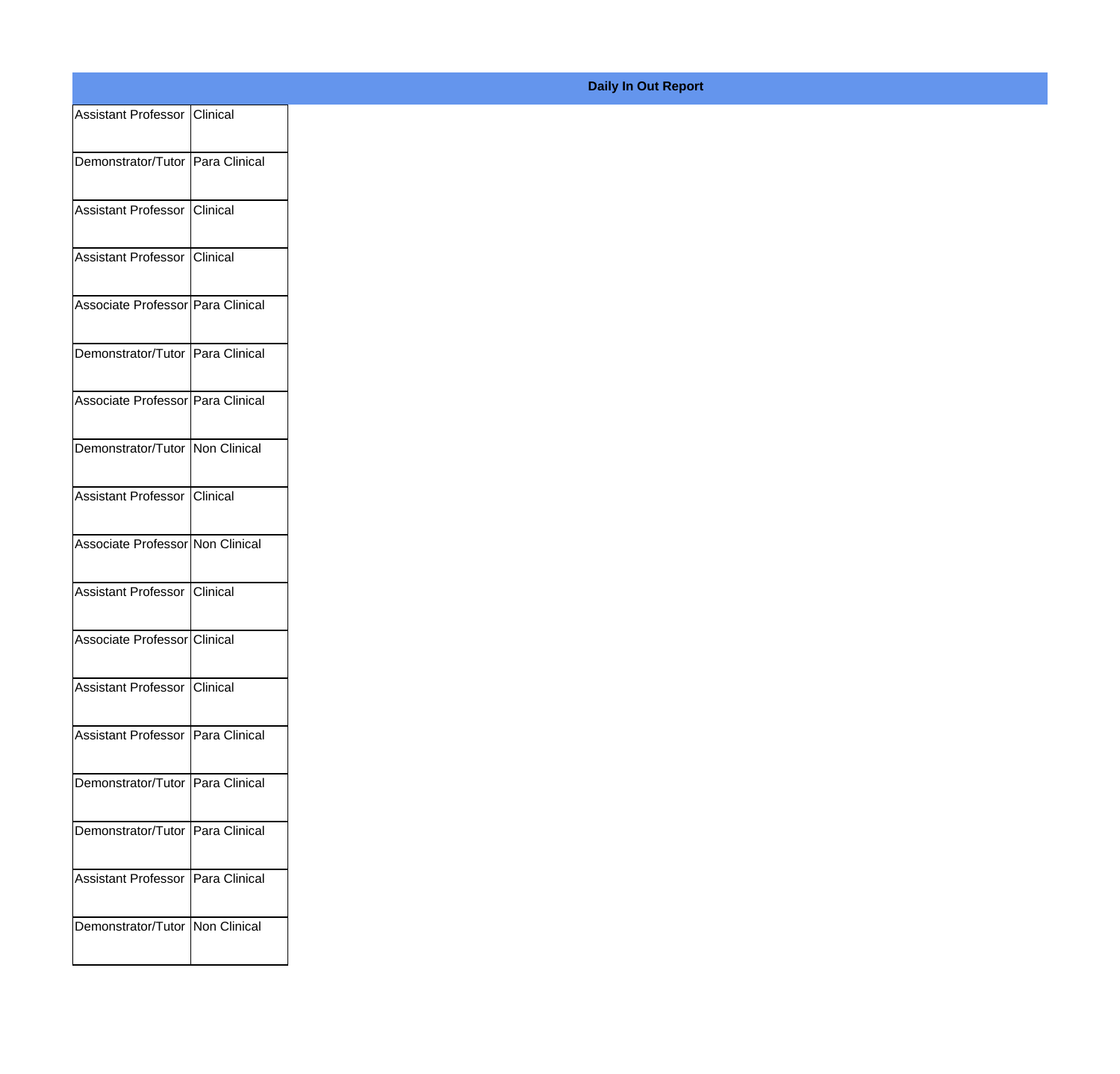|                                           | <b>Daily In Out Report</b>   |                     |           |          |       |   |                      |
|-------------------------------------------|------------------------------|---------------------|-----------|----------|-------|---|----------------------|
| Government<br>Medical College,<br>Khandwa | IDR DEEPIKA<br>IPANWAR       | 01 Dec 2020         | 111:39:41 | 17:11:09 | 05:32 | Þ | <b>Bio Chemistry</b> |
| Government<br>Medical College,<br>Khandwa | <b>IDR VISHAL</b><br> THAKRE | KUMAR   01 Dec 2020 | 109:53:10 | 16:32:57 | 06:39 | P | Physiology           |
| Government<br>Medical College,<br>Khandwa | MOHIT GARG                   | 01 Dec 2020         | 12:14:52  | 15:50:12 | 03:36 | D | General Medicine     |